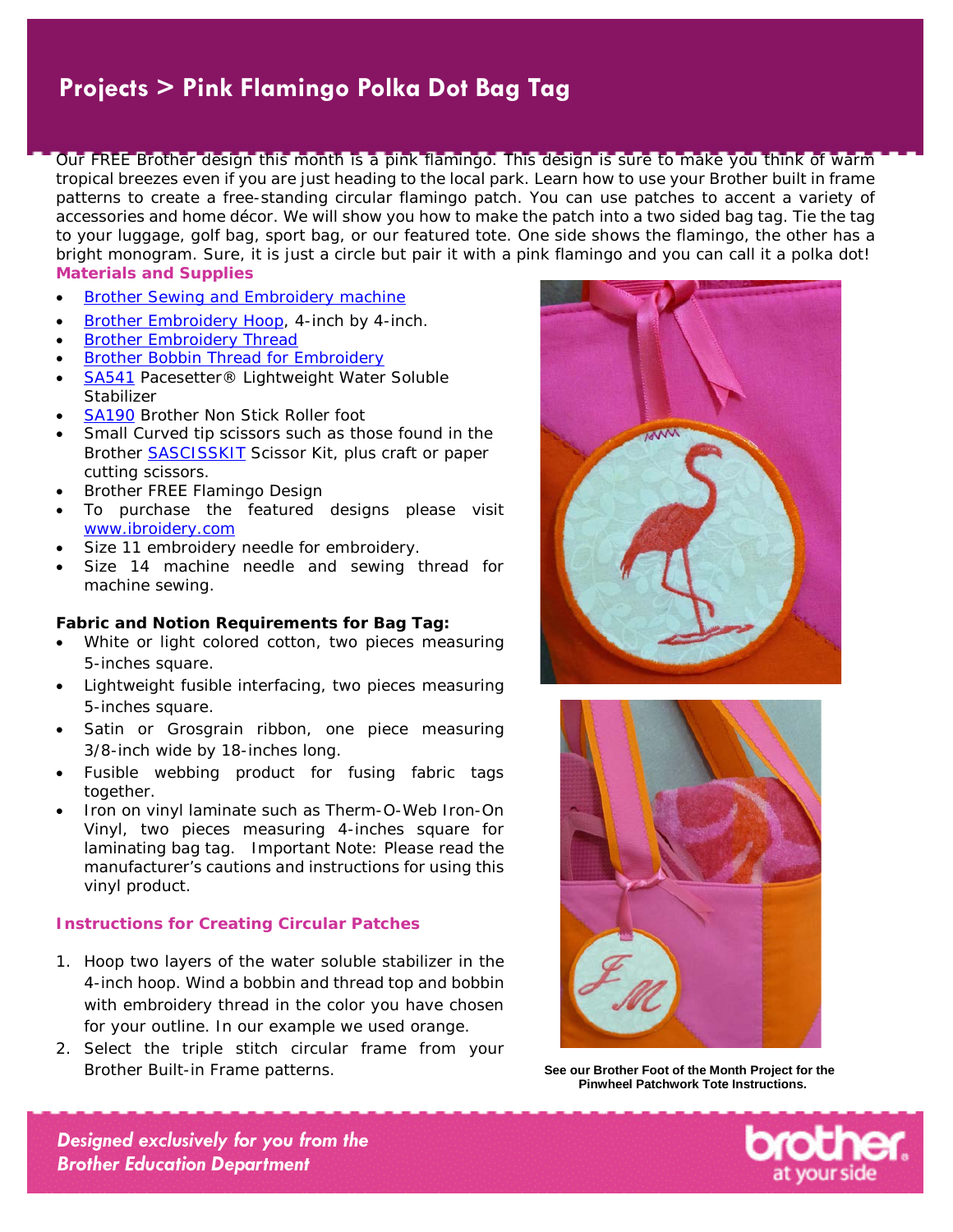

3. Re-size the circle to equal approximately 9cm or 3.53-inches. \*See **Figure #1.**

**NOTE**: Various Brother model machines may produce a different measurement when you re-size the circle. The recommended size is approximate. Select a size as close as possible to the one used in our example. It is important that you do not make the circle much smaller than this measurement as you need room for the flamingo to fit within the circle.

- 4. Place one square of the light colored fabric on top of the water soluble, placing it in the approximate center of the hoop. \*See **Figure #2a and #2b**. You can use small pieces of low tack tape at the top and bottom edge to temporarily keep the fabric from shifting.
- 5. Stitch the circle. Carefully remove the hoop from the machine, leaving the fabric in place. Take care that you handle the hoop only by the outer edges to avoid distorting the fabric in the hoop. Place the hoop on a flat surface. Next, cut the square in several places, cutting up to the stitched circle through the fabric layer only. Cut several slits up to the circle, forming small wedges of fabric that are easy to lift with your fingertips. Carefully lift the cut fabric and trim up to the stitched circle, trimming away all of the fabric outside the stitched circle.



**Figure #2a**



**Figure #2b**



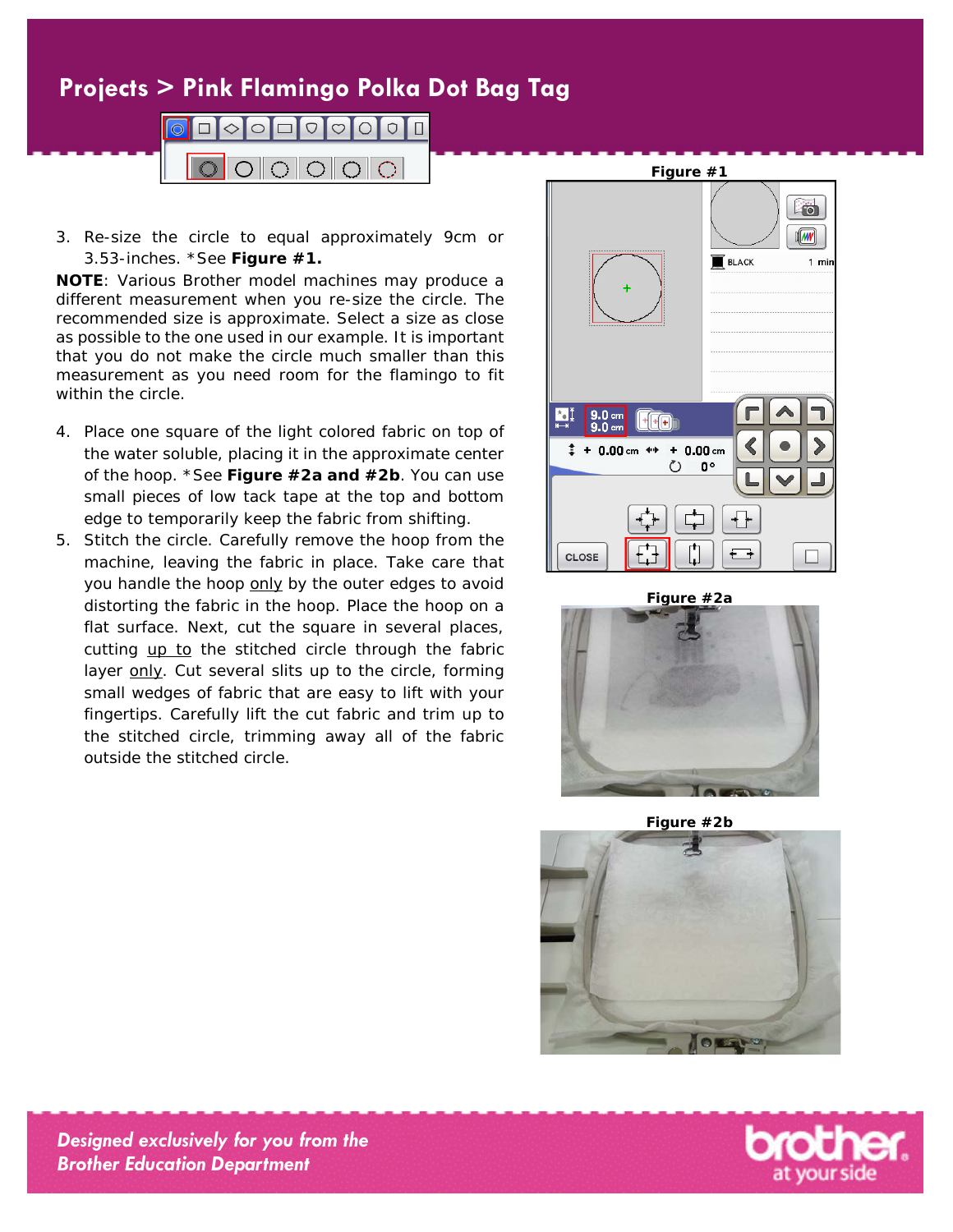



**Figure #4a**

6. Place the hoop back on the machine. Select a new circular frame pattern, choosing the satin stitch style.



- 7. Re-size the circle to equal approximately 9.4 cm or 3.69-inches. Again, the size on your machine may be slightly different. It is important to increase the size of this second circle so that it covers the raw edge of the straight stitched circle. An addition of approximately 4-5mm, or slightly less than ¼-inch will give you the best results. Match the numbers on your machine as close as possible to the ones used in these directions.\*See **Figure #3.**
- 8. Stitch the second circle. \*See **Figure #4a and #4b**.
- 9. Next, Transfer the flamingo design to the machine. Stitch the design in the center of the finished circle, using ordinary bobbin thread in the bobbin and your chosen thread on top.



**Figure #4b**



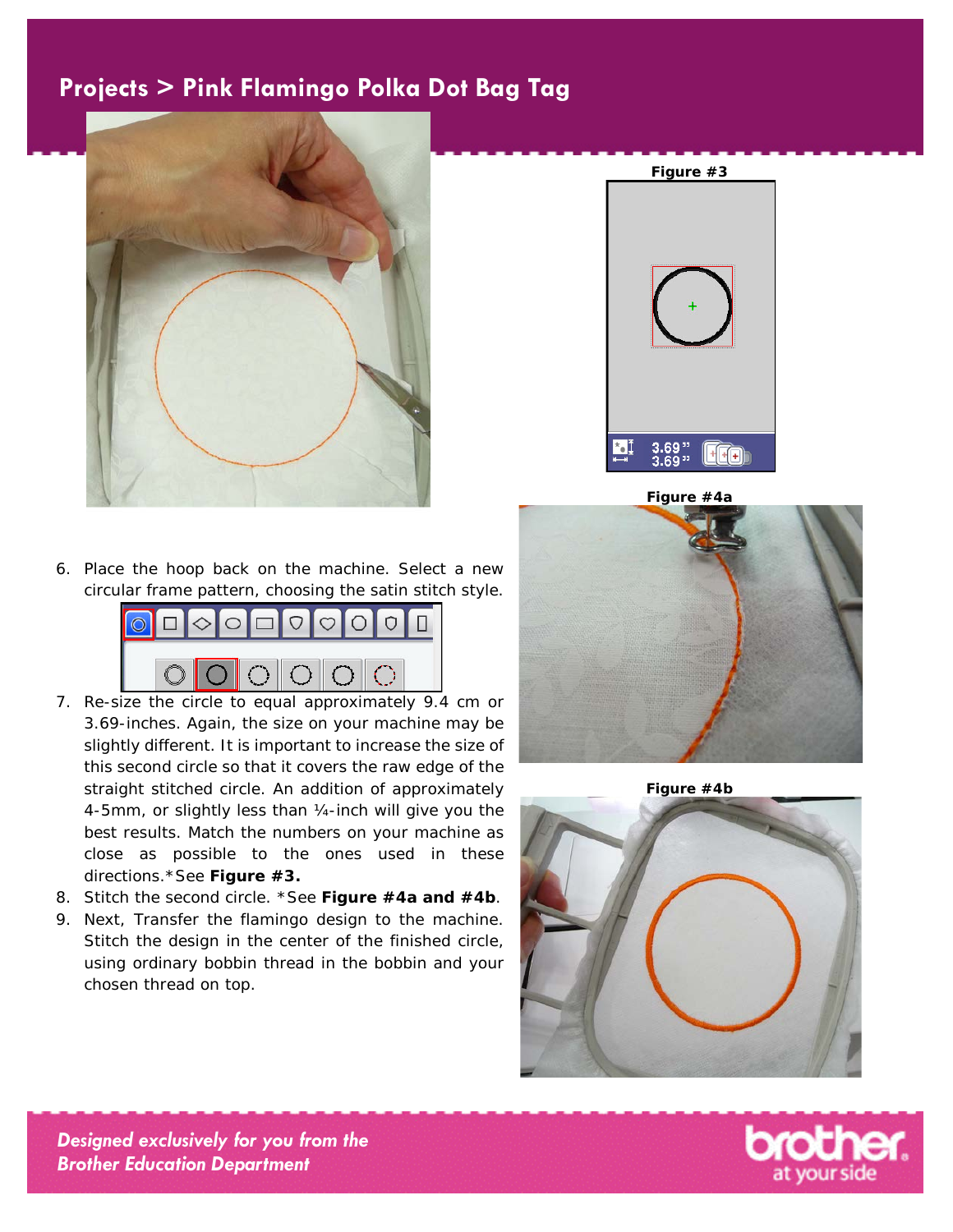

10. When finished, temporarily set the piece aside.Next, repeat steps one through eight to create a second satin stitched circle, using the exact same measurements you used for the first. Use lettering built-in to your machine to design a monogram that fits within the size of this finished circle. Use your trial feature if necessary to trace out the area before stitching.

**NOTE:** For machines with Edit Mode capability the two circles, and the embroidery design, flamingo or monogram can be created as one unit in the layout screen. Take care to follow the steps presented here for the stitching order of the designs.

#### **Instructions for Creating the Tag.**

1. Remove the stabilizer from each piece by trimming carefully close to the edge. You can remove any excess around the outer edge by soaking the piece or by dabbing the edges with a wet cloth or sponge. In either case, make certain the edge is free from stabilizer and any remaining residue and is thoroughly dry before proceeding with the next step.

**Tip:** At this point your patch is complete. You can use the above method to create a free standing embroidered patch, and then apply the patch by fusing or stitching it to your chosen item. The rest of the instructions show how to take two patches and create a double sided bag tag.

2. Gather all your materials together to finish the tag. Cut a circle from the fusible webbing, having it measure slightly smaller than your finished patches. \*See **Figure #6.** Following the manufacturer's directions, fuse the two embroidered circles together. Add the laminate to one side and then the other, again following the manufacturer's directions.



**Figure #7**